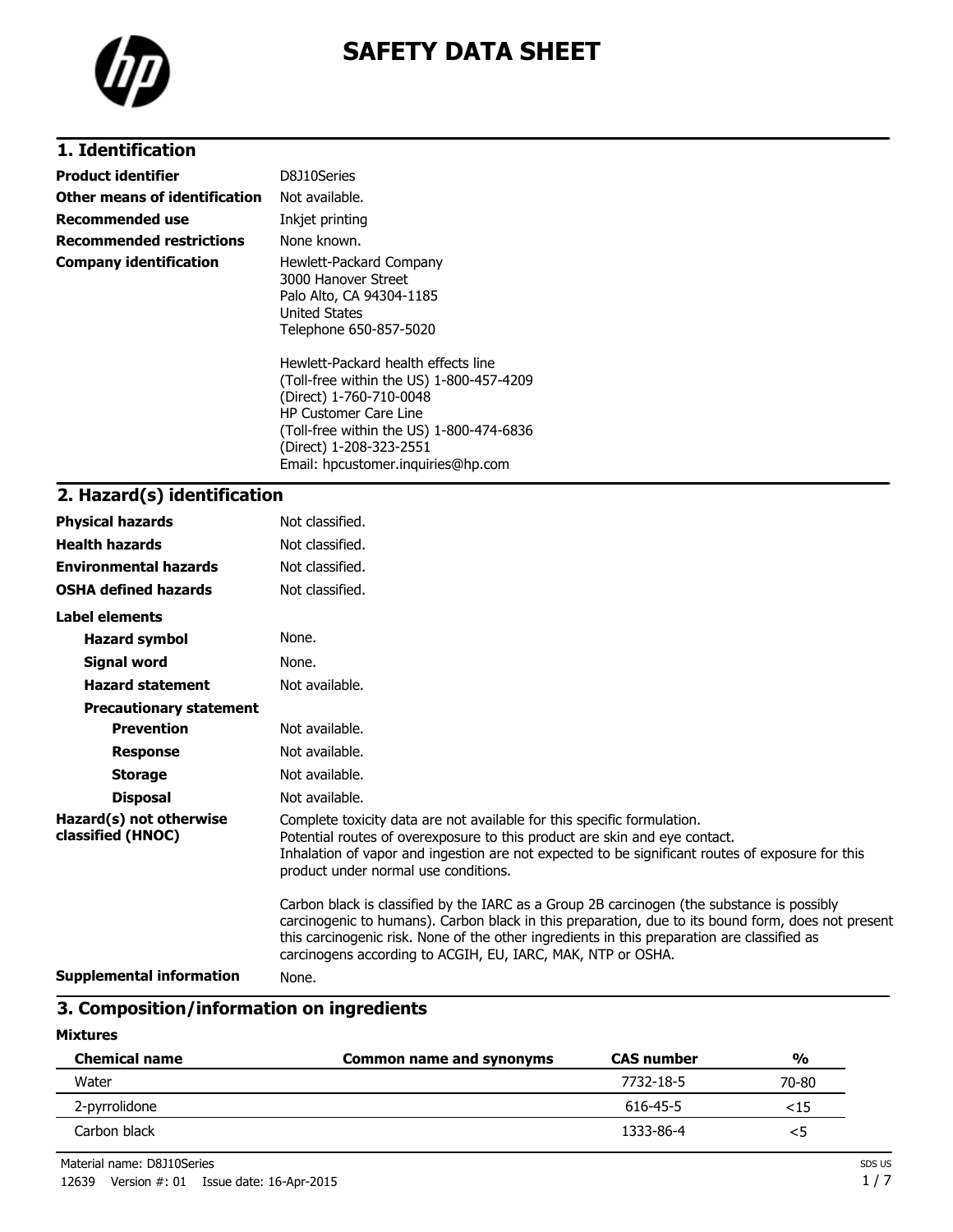**Composition comments** This ink supply contains an aqueous ink formulation. This product has been evaluated using criteria specified in 29 CFR 1910.1200 (Hazard Communication Standard).

Carbon black is present only in a bound form in this preparation.

| 4. First-aid measures                                           |                                                                                                                                                                                                    |
|-----------------------------------------------------------------|----------------------------------------------------------------------------------------------------------------------------------------------------------------------------------------------------|
| <b>Inhalation</b>                                               | Move to fresh air. If symptoms persist, get medical attention.                                                                                                                                     |
| <b>Skin contact</b>                                             | Wash affected areas thoroughly with mild soap and water. Get medical attention if irritation<br>develops or persists.                                                                              |
| Eye contact                                                     | Do not rub eyes. Immediately flush with large amounts of clean, warm water (low pressure) for at<br>least 15 minutes or until particles are removed. If irritation persists get medical attention. |
| <b>Ingestion</b>                                                | If ingestion of a large amount does occur, seek medical attention.                                                                                                                                 |
| <b>Most important</b><br>symptoms/effects, acute and<br>delayed | Not available.                                                                                                                                                                                     |

### **5. Fire-fighting measures**

| 6 Accidental release measures                                       |                                                 |  |
|---------------------------------------------------------------------|-------------------------------------------------|--|
| <b>Specific methods</b>                                             | None established.                               |  |
| Special protective equipment<br>and precautions for<br>firefighters | Not available.                                  |  |
| Specific hazards arising from<br>the chemical                       | Not applicable.                                 |  |
| <b>Unsuitable extinguishing</b><br>media                            | None known.                                     |  |
| Suitable extinguishing media                                        | Dry chemical, CO2, water spray or regular foam. |  |

### **6. Accidental release measures**

| <b>Personal precautions,</b><br>protective equipment and<br>emergency procedures | Wear appropriate personal protective equipment.                                                                                                                              |
|----------------------------------------------------------------------------------|------------------------------------------------------------------------------------------------------------------------------------------------------------------------------|
| <b>Methods and materials for</b><br>containment and cleaning up                  | Dike the spilled material, where this is possible. Absorb with inert absorbent such as dry clay, sand<br>or diatomaceous earth, commercial sorbents, or recover using pumps. |
| <b>Environmental precautions</b>                                                 | Do not let product enter drains. Do not flush into surface water or sanitary sewer system.                                                                                   |

### **7. Handling and storage**

|                                                                           | <b>Precautions for safe handling</b> Avoid contact with skin, eyes and clothing. |  |
|---------------------------------------------------------------------------|----------------------------------------------------------------------------------|--|
| Conditions for safe storage,<br>including any<br><i>incompatibilities</i> | Keep out of the reach of children. Keep away from excessive heat or cold.        |  |

### **8. Exposure controls/personal protection**

### **Occupational exposure limits**

| <b>Components</b>                       | US. OSHA Table Z-1 Limits for Air Contaminants (29 CFR 1910.1000)<br>Type | <b>Value</b>       |                     |
|-----------------------------------------|---------------------------------------------------------------------------|--------------------|---------------------|
| Carbon black (CAS<br>1333-86-4)         | PEL                                                                       | $3.5 \text{ mg/m}$ |                     |
| <b>US. ACGIH Threshold Limit Values</b> |                                                                           |                    |                     |
| <b>Components</b>                       | <b>Type</b>                                                               | <b>Value</b>       | Form                |
| Carbon black (CAS<br>1333-86-4)         | <b>TWA</b>                                                                | $3$ mg/m $3$       | Inhalable fraction. |
|                                         | US. NIOSH: Pocket Guide to Chemical Hazards                               |                    |                     |
| <b>Components</b>                       | <b>Type</b>                                                               | Value              |                     |
| Carbon black (CAS<br>1333-86-4)         | <b>TWA</b>                                                                | $0.1 \text{ mg/m}$ |                     |
| alagical limit values                   | No biological expecure limits noted for the ingredient(s)                 |                    |                     |

**Biological limit values** No biological exposure limits noted for the ingredient(s).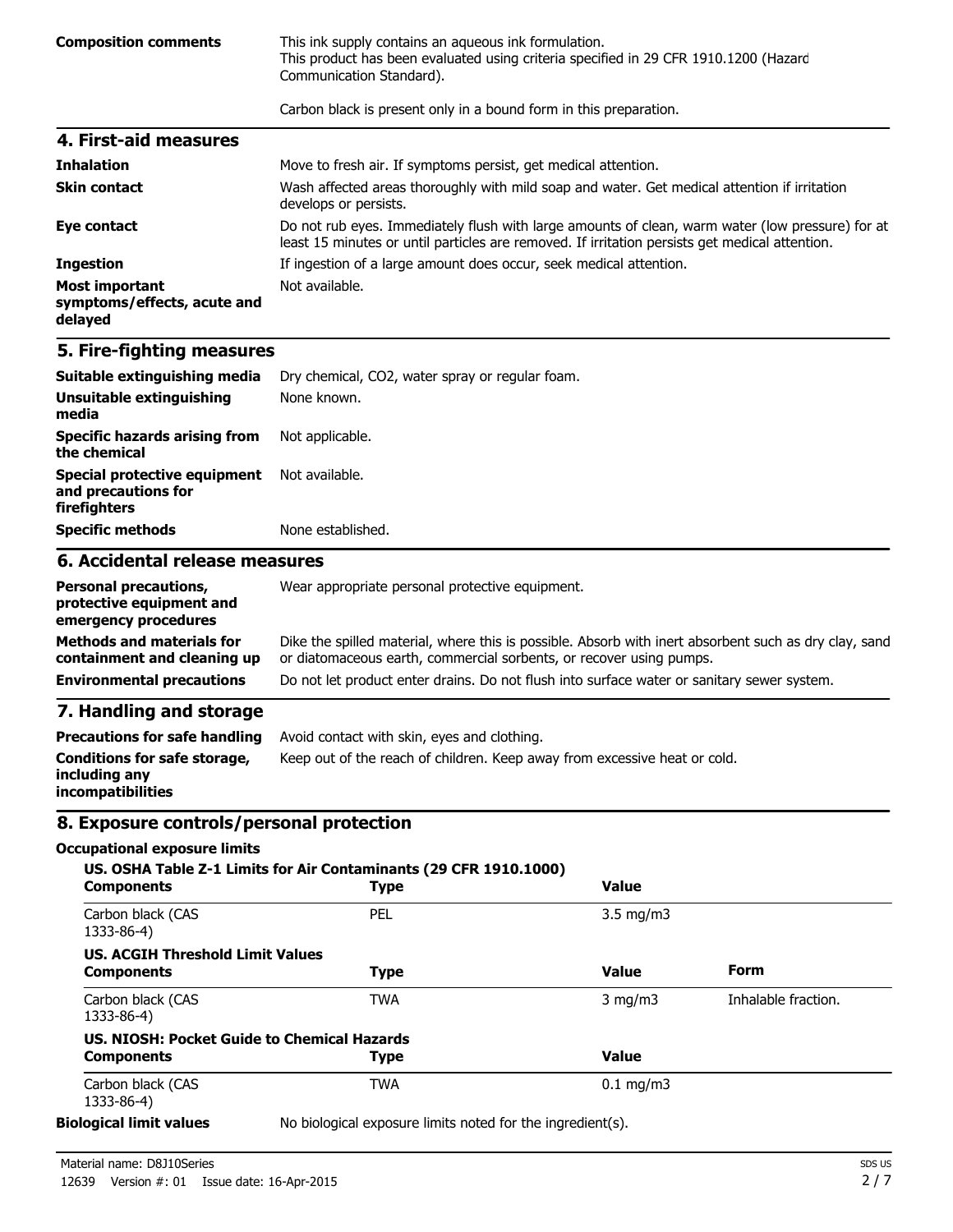| <b>Exposure guidelines</b>               | Exposure limits have not been established for this product.            |  |
|------------------------------------------|------------------------------------------------------------------------|--|
| Appropriate engineering<br>controls      | Use in a well ventilated area.                                         |  |
|                                          | Individual protection measures, such as personal protective equipment  |  |
| Eye/face protection                      | Not available.                                                         |  |
| <b>Skin protection</b>                   |                                                                        |  |
| <b>Hand protection</b>                   | Not available.                                                         |  |
| <b>Other</b>                             | Not available.                                                         |  |
| <b>Respiratory protection</b>            | Not available.                                                         |  |
| <b>Thermal hazards</b>                   | Not available.                                                         |  |
| <b>General hygiene</b><br>considerations | Handle in accordance with good industrial hygiene and safety practice. |  |

# **9. Physical and chemical properties**

| <b>Appearance</b>                                   |                                                           |
|-----------------------------------------------------|-----------------------------------------------------------|
| <b>Physical state</b>                               | Liquid.                                                   |
| Color                                               | Black.                                                    |
| Odor                                                | Not available.                                            |
| <b>Odor threshold</b>                               | Not available.                                            |
| рH                                                  | $7.5 - 9$                                                 |
| <b>Melting point/freezing point</b>                 | Not available.                                            |
| <b>Initial boiling point and</b><br>boiling range   | Not available.                                            |
| <b>Flash point</b>                                  | $>$ 230.0 °F ( $>$ 110.0 °C) Pensky-Martens Closed Cup    |
| <b>Evaporation rate</b>                             | Not available.                                            |
| <b>Flammability (solid, gas)</b>                    | Not available.                                            |
| <b>Upper/lower flammability or explosive limits</b> |                                                           |
| <b>Flammability limit - lower</b><br>(%)            | Not available.                                            |
| <b>Flammability limit -</b><br>upper (%)            | Not available.                                            |
| <b>Explosive limit - lower</b><br>(%)               | Not available.                                            |
| <b>Explosive limit - upper</b><br>(9/6)             | Not available.                                            |
| <b>Vapor pressure</b>                               | Not available.                                            |
| Solubility(ies)                                     |                                                           |
| <b>Solubility (water)</b>                           | Not available.                                            |
| <b>Partition coefficient</b><br>(n-octanol/water)   | Not available.                                            |
| <b>Auto-ignition temperature</b>                    | Not available.                                            |
| <b>Decomposition temperature</b>                    | Not available.                                            |
| <b>Viscosity</b>                                    | Not available.                                            |
| <b>Other information</b>                            | For other VOC regulatory data/information see Section 15. |
| VOC (Weight %)                                      | $< 130.2$ g/L                                             |

# **10. Stability and reactivity**

| <b>Reactivity</b>                            | Not available.                                       |
|----------------------------------------------|------------------------------------------------------|
| <b>Chemical stability</b>                    | Stable under recommended storage conditions.         |
| <b>Possibility of hazardous</b><br>reactions | Will not occur.                                      |
| <b>Conditions to avoid</b>                   | Not available.                                       |
| Incompatible materials                       | Incompatible with strong bases and oxidizing agents. |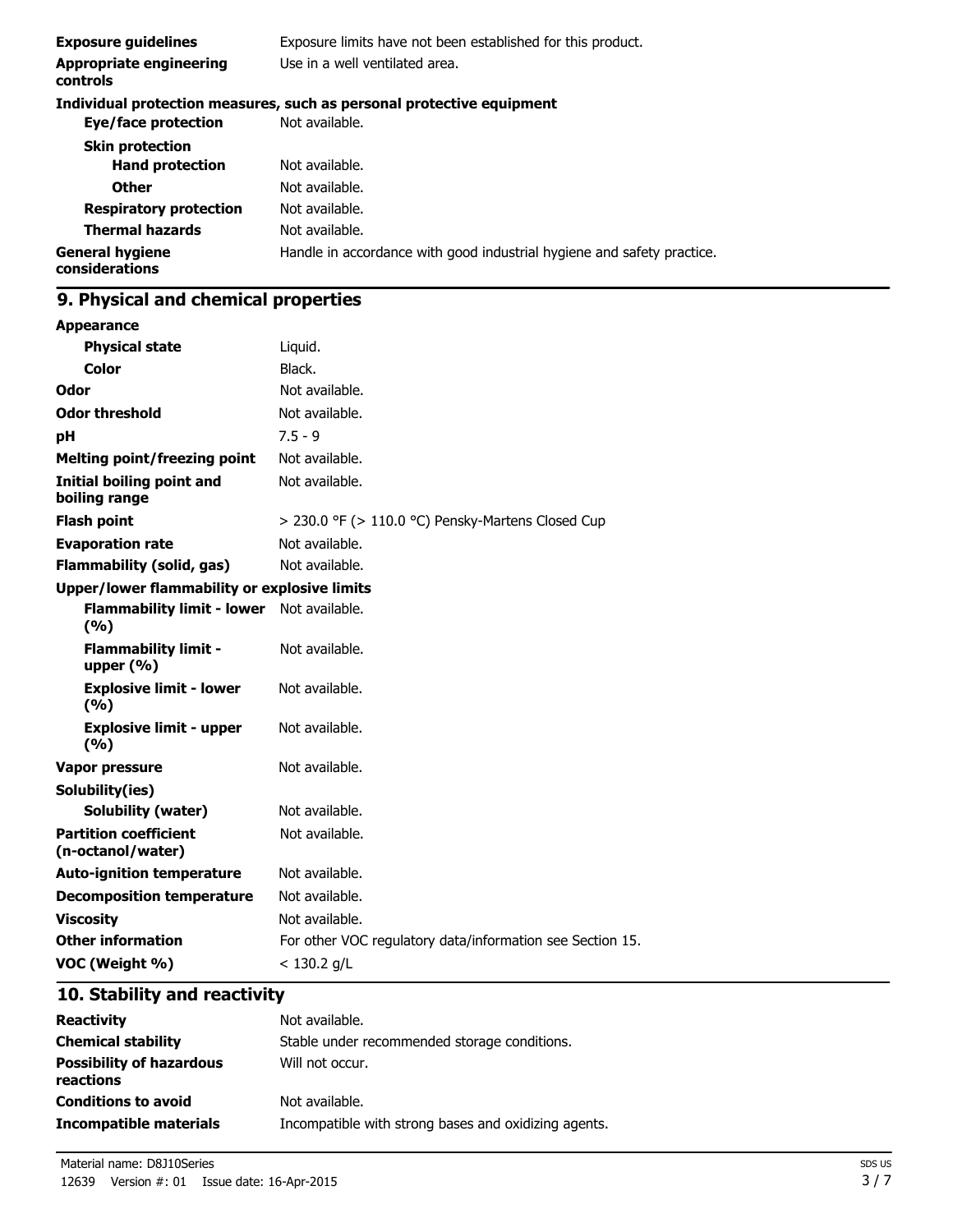# **11. Toxicological information**

| Symptoms related to the<br>physical, chemical and<br>toxicological characteristics | Not available.                                                                                                                                                  |                                                                                                                                                                                                                                                                                                                                                                                                                |  |
|------------------------------------------------------------------------------------|-----------------------------------------------------------------------------------------------------------------------------------------------------------------|----------------------------------------------------------------------------------------------------------------------------------------------------------------------------------------------------------------------------------------------------------------------------------------------------------------------------------------------------------------------------------------------------------------|--|
| <b>Information on toxicological effects</b>                                        |                                                                                                                                                                 |                                                                                                                                                                                                                                                                                                                                                                                                                |  |
| <b>Acute toxicity</b>                                                              | Based on available data, the classification criteria are not met.                                                                                               |                                                                                                                                                                                                                                                                                                                                                                                                                |  |
| <b>Skin corrosion/irritation</b>                                                   | Based on available data, the classification criteria are not met.                                                                                               |                                                                                                                                                                                                                                                                                                                                                                                                                |  |
| Serious eye damage/eye<br>irritation                                               | Based on available data, the classification criteria are not met.                                                                                               |                                                                                                                                                                                                                                                                                                                                                                                                                |  |
| <b>Respiratory or skin sensitization</b>                                           |                                                                                                                                                                 |                                                                                                                                                                                                                                                                                                                                                                                                                |  |
| <b>Respiratory sensitization</b>                                                   | Based on available data, the classification criteria are not met.                                                                                               |                                                                                                                                                                                                                                                                                                                                                                                                                |  |
| <b>Skin sensitization</b>                                                          | Based on available data, the classification criteria are not met.                                                                                               |                                                                                                                                                                                                                                                                                                                                                                                                                |  |
| <b>Germ cell mutagenicity</b>                                                      | Based on available data, the classification criteria are not met.                                                                                               |                                                                                                                                                                                                                                                                                                                                                                                                                |  |
| Carcinogenicity                                                                    | Based on available data, the classification criteria are not met.                                                                                               |                                                                                                                                                                                                                                                                                                                                                                                                                |  |
|                                                                                    | bound form in this preparation.                                                                                                                                 | Carbon black is classified as a carcinogen by the IARC (possibly carcinogenic to humans, Group<br>2B) and by the State of California under Proposition 65. In their evaluations of carbon black, both<br>organizations indicate that exposure to carbon black, per se, does not occur when it remains<br>bound within a product matrix, specifically, rubber, ink, or paint. Carbon black is present only in a |  |
|                                                                                    | <b>IARC Monographs. Overall Evaluation of Carcinogenicity</b>                                                                                                   |                                                                                                                                                                                                                                                                                                                                                                                                                |  |
| Carbon black (CAS 1333-86-4)                                                       |                                                                                                                                                                 | 2B Possibly carcinogenic to humans.                                                                                                                                                                                                                                                                                                                                                                            |  |
| <b>Reproductive toxicity</b>                                                       | Based on available data, the classification criteria are not met.                                                                                               |                                                                                                                                                                                                                                                                                                                                                                                                                |  |
| Specific target organ toxicity<br>- single exposure                                | Based on available data, the classification criteria are not met.                                                                                               |                                                                                                                                                                                                                                                                                                                                                                                                                |  |
| <b>Specific target organ toxicity</b><br>- repeated exposure                       | Based on available data, the classification criteria are not met.                                                                                               |                                                                                                                                                                                                                                                                                                                                                                                                                |  |
| <b>Aspiration hazard</b>                                                           | Based on available data, the classification criteria are not met.                                                                                               |                                                                                                                                                                                                                                                                                                                                                                                                                |  |
| <b>Further information</b>                                                         | Complete toxicity data are not available for this specific formulation<br>Refer to Section 2 for potential health effects and Section 4 for first aid measures. |                                                                                                                                                                                                                                                                                                                                                                                                                |  |
| <b>Components</b>                                                                  | <b>Species</b>                                                                                                                                                  | <b>Test Results</b>                                                                                                                                                                                                                                                                                                                                                                                            |  |
| 2-pyrrolidone (CAS 616-45-5)                                                       |                                                                                                                                                                 |                                                                                                                                                                                                                                                                                                                                                                                                                |  |
| Acute                                                                              |                                                                                                                                                                 |                                                                                                                                                                                                                                                                                                                                                                                                                |  |
| Oral                                                                               |                                                                                                                                                                 |                                                                                                                                                                                                                                                                                                                                                                                                                |  |
| LD50                                                                               | Guinea pig                                                                                                                                                      | 6500 mg/kg                                                                                                                                                                                                                                                                                                                                                                                                     |  |
|                                                                                    | Rat                                                                                                                                                             | 6500 mg/kg                                                                                                                                                                                                                                                                                                                                                                                                     |  |
| Carbon black (CAS 1333-86-4)<br>Acute                                              |                                                                                                                                                                 |                                                                                                                                                                                                                                                                                                                                                                                                                |  |
| Oral                                                                               |                                                                                                                                                                 |                                                                                                                                                                                                                                                                                                                                                                                                                |  |
| LD50                                                                               | Rat                                                                                                                                                             | > 8000 mg/kg                                                                                                                                                                                                                                                                                                                                                                                                   |  |
| 12. Ecological information                                                         |                                                                                                                                                                 |                                                                                                                                                                                                                                                                                                                                                                                                                |  |
| <b>Aquatic toxicity</b>                                                            | This product has not been tested for ecological effects.                                                                                                        |                                                                                                                                                                                                                                                                                                                                                                                                                |  |
| <b>Ecotoxicity</b><br><b>Components</b>                                            | <b>Species</b>                                                                                                                                                  | <b>Test Results</b>                                                                                                                                                                                                                                                                                                                                                                                            |  |
|                                                                                    |                                                                                                                                                                 |                                                                                                                                                                                                                                                                                                                                                                                                                |  |

| 2-pyrrolidone (CAS 616-45-5)         |                |                            |                      |  |
|--------------------------------------|----------------|----------------------------|----------------------|--|
| Aguatic                              |                |                            |                      |  |
| Crustacea                            | EC50           | Water flea (Daphnia pulex) | 13.21 mg/l, 48 hours |  |
| <b>Persistence and degradability</b> | Not available. |                            |                      |  |
| <b>Bioaccumulative potential</b>     | Not available. |                            |                      |  |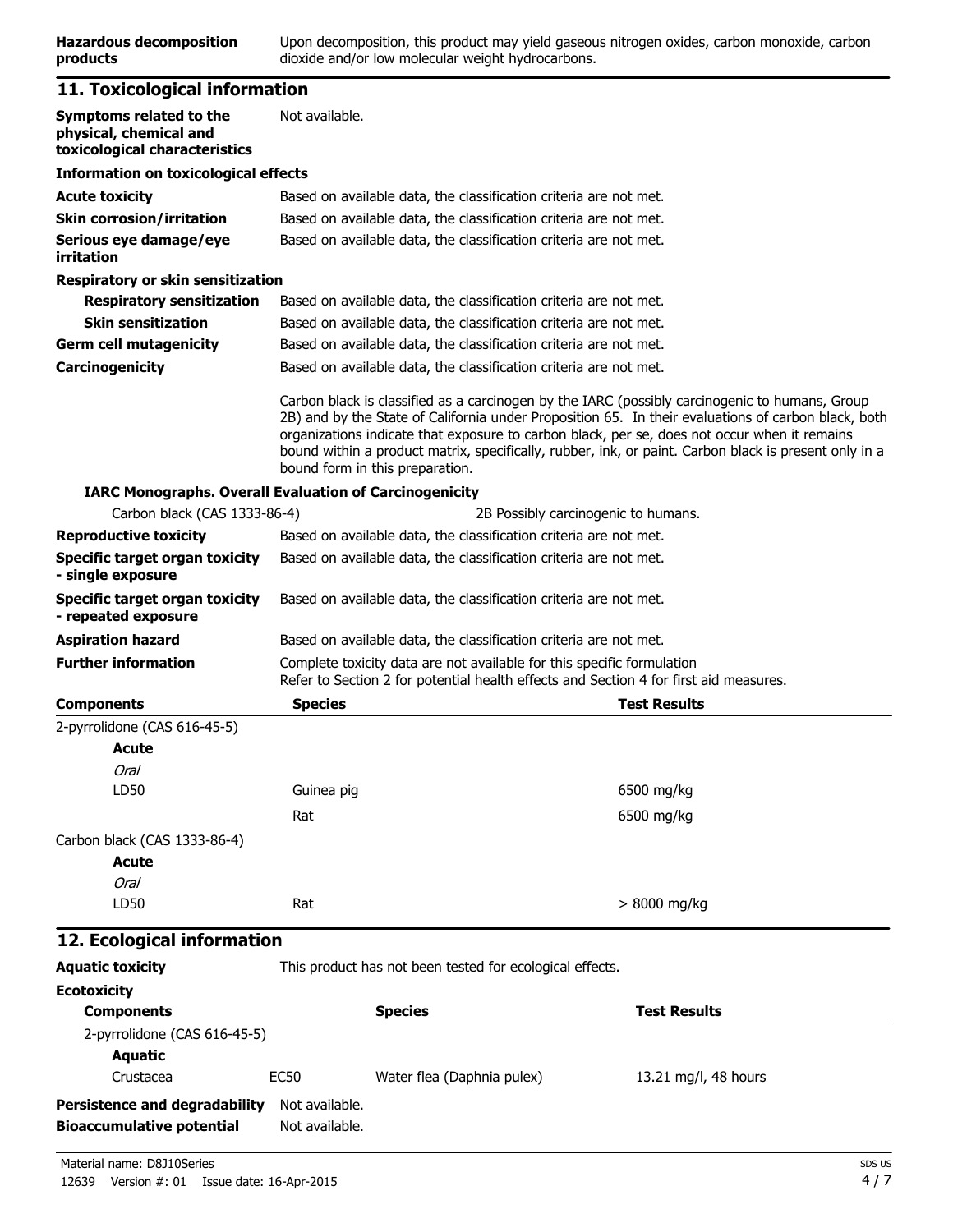| 2-pyrrolidone                | Partition coefficient n-octanol / water (log Kow)<br>$-0.85$                                                                                                                                                                                                                                                              |  |  |
|------------------------------|---------------------------------------------------------------------------------------------------------------------------------------------------------------------------------------------------------------------------------------------------------------------------------------------------------------------------|--|--|
| Mobility in soil             | Not available.                                                                                                                                                                                                                                                                                                            |  |  |
| Other adverse effects        | Not available.                                                                                                                                                                                                                                                                                                            |  |  |
| 13. Disposal considerations  |                                                                                                                                                                                                                                                                                                                           |  |  |
| <b>Disposal instructions</b> | Do not allow this material to drain into sewers/water supplies.<br>Dispose of waste material according to Local, State, Federal, and Provincial Environmental<br>Regulations.<br>Do not dispose of together with general office waste. Ensure collection and disposal with an<br>appropriately licensed waste contractor. |  |  |
|                              | HP's Planet Partners (trademark) supplies recycling program enables simple, convenient recycling of<br>HP original inkjet and LaserJet supplies. For more information and to determine if this service is<br>available in your location, please visit http://www.hp.com/recycle.                                          |  |  |

### **14. Transport information**

#### **DOT**

Not regulated as dangerous goods.

### **IATA**

Not regulated as dangerous goods.

### **IMDG**

Not regulated as dangerous goods.

#### **ADR**

Not regulated as dangerous goods.

**Further information** Not a dangerous good under DOT, IATA, ADR, IMDG, or RID.

## **15. Regulatory information**

| US federal regulations                                       | US TSCA 12(b): Does not contain listed chemicals.                                                                  |
|--------------------------------------------------------------|--------------------------------------------------------------------------------------------------------------------|
|                                                              | TSCA Section 12(b) Export Notification (40 CFR 707, Subpt. D)                                                      |
| Not regulated.                                               |                                                                                                                    |
| <b>CERCLA Hazardous Substance List (40 CFR 302.4)</b>        |                                                                                                                    |
| Not listed.                                                  |                                                                                                                    |
| <b>SARA 304 Emergency release notification</b>               |                                                                                                                    |
| Not regulated.                                               |                                                                                                                    |
| Not listed.                                                  | OSHA Specifically Regulated Substances (29 CFR 1910.1001-1050)                                                     |
|                                                              | <b>Superfund Amendments and Reauthorization Act of 1986 (SARA)</b>                                                 |
| <b>Hazard categories</b>                                     | Immediate Hazard - No<br>Delayed Hazard - No<br>Fire Hazard - No<br>Pressure Hazard - No<br>Reactivity Hazard - No |
| <b>SARA 302 Extremely hazardous substance</b>                |                                                                                                                    |
| Not listed.                                                  |                                                                                                                    |
| <b>SARA 311/312</b><br><b>Hazardous chemical</b>             | No                                                                                                                 |
| <b>Other federal regulations</b>                             |                                                                                                                    |
| <b>Safe Drinking Water Act</b><br>(SDWA)                     | Not regulated.                                                                                                     |
| <b>US state regulations</b>                                  |                                                                                                                    |
| <b>US. Massachusetts RTK - Substance List</b>                |                                                                                                                    |
| 2-pyrrolidone (CAS 616-45-5)<br>Carbon black (CAS 1333-86-4) |                                                                                                                    |
|                                                              | US. New Jersey Worker and Community Right-to-Know Act                                                              |
| Carbon black (CAS 1333-86-4)                                 |                                                                                                                    |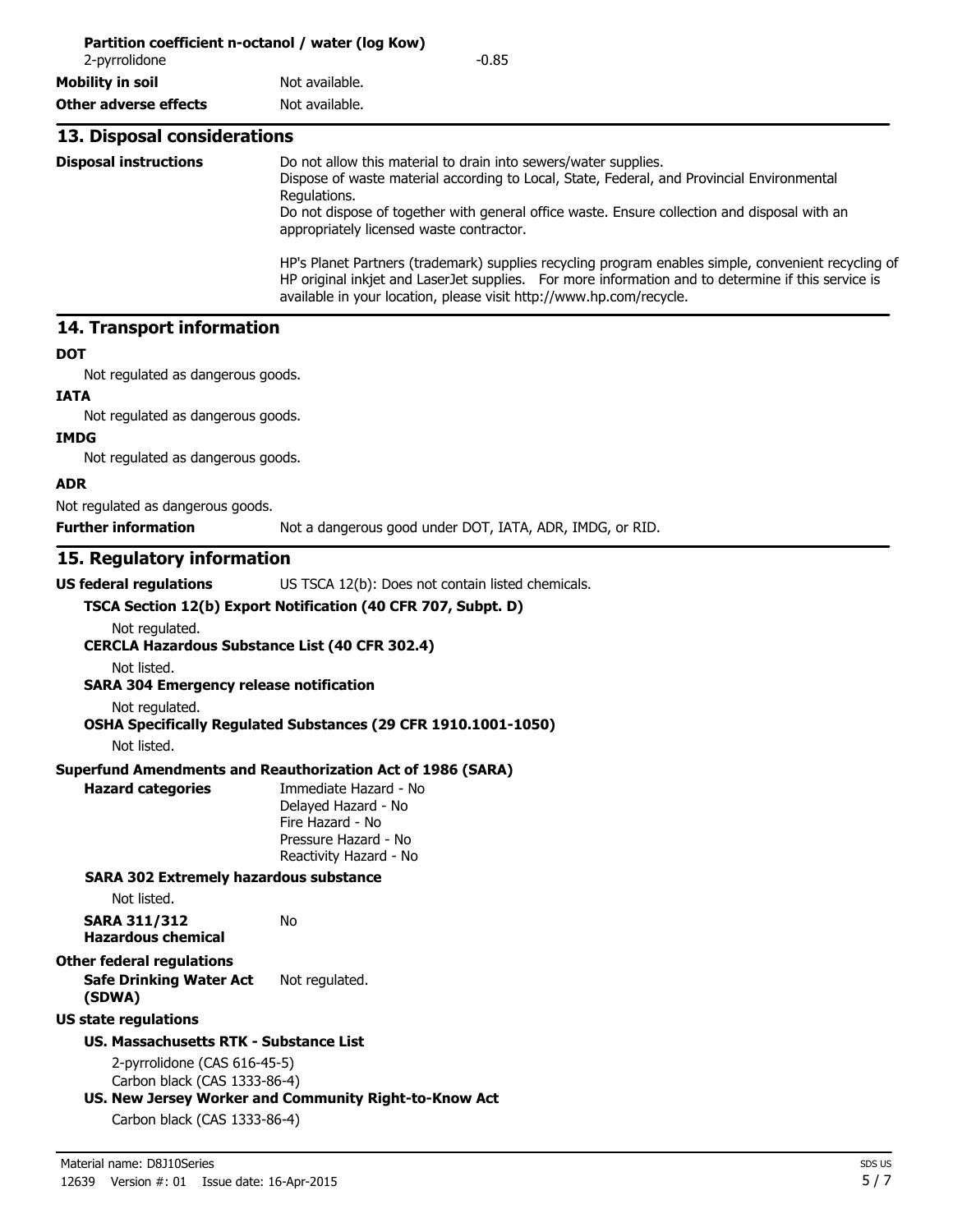| 2-pyrrolidone (CAS 616-45-5)<br>Carbon black (CAS 1333-86-4)<br><b>US. Rhode Island RTK</b><br>Not regulated.<br><b>US. California Proposition 65</b> | US. Pennsylvania Worker and Community Right-to-Know Law<br>US - California Proposition 65 - CRT: Listed date/Carcinogenic substance<br>CARBON BLACK (AIRBORNE, UNBOUND PARTICLES Listed: February 21, 2003                                                                                                                                                                                                                                                                                                                                                     |
|-------------------------------------------------------------------------------------------------------------------------------------------------------|----------------------------------------------------------------------------------------------------------------------------------------------------------------------------------------------------------------------------------------------------------------------------------------------------------------------------------------------------------------------------------------------------------------------------------------------------------------------------------------------------------------------------------------------------------------|
| 1333-86-4)                                                                                                                                            | OF RESPIRABLE SIZE [<= 10 MICROMETERS]) (CAS                                                                                                                                                                                                                                                                                                                                                                                                                                                                                                                   |
| <b>Other information</b>                                                                                                                              | VOC content (less water, less exempt compounds) = $<$ 548 g/L (U.S. requirement, not for<br>emissions)<br>VOC data based on formulation (Organic compounds minus solids)                                                                                                                                                                                                                                                                                                                                                                                       |
| <b>Regulatory information</b>                                                                                                                         | All chemical substances in this HP product have been notified or are exempt from notification under<br>chemical substances notification laws in the following countries: US (TSCA), EU (EINECS/ELINCS),<br>Switzerland, Canada (DSL/NDSL), Australia, Japan, Philippines, South Korea, New Zealand, and<br>China.                                                                                                                                                                                                                                              |
|                                                                                                                                                       | 16. Other information, including date of preparation or last revision                                                                                                                                                                                                                                                                                                                                                                                                                                                                                          |
| <b>Issue date</b>                                                                                                                                     | 16-Apr-2015                                                                                                                                                                                                                                                                                                                                                                                                                                                                                                                                                    |
| <b>Version #</b>                                                                                                                                      | 01                                                                                                                                                                                                                                                                                                                                                                                                                                                                                                                                                             |
| <b>Disclaimer</b>                                                                                                                                     | This Safety Data Sheet document is provided without charge to customers of Hewlett-Packard<br>Company. Data is the most current known to Hewlett-Packard Company at the time of preparation<br>of this document and is believed to be accurate. It should not be construed as guaranteeing<br>specific properties of the products as described or suitability for a particular application. This<br>document was prepared to the requirements of the jurisdiction specified in Section 1 above and<br>may not meet regulatory requirements in other countries. |
| <b>Revision Information</b>                                                                                                                           | 1. Product and Company Identification: Alternate Trade Names                                                                                                                                                                                                                                                                                                                                                                                                                                                                                                   |
| <b>Manufacturer information</b>                                                                                                                       | Hewlett-Packard Company<br>3000 Hanover Street<br>Palo Alto, California 94304-1112 US<br>Direct 1-650-857-5020                                                                                                                                                                                                                                                                                                                                                                                                                                                 |